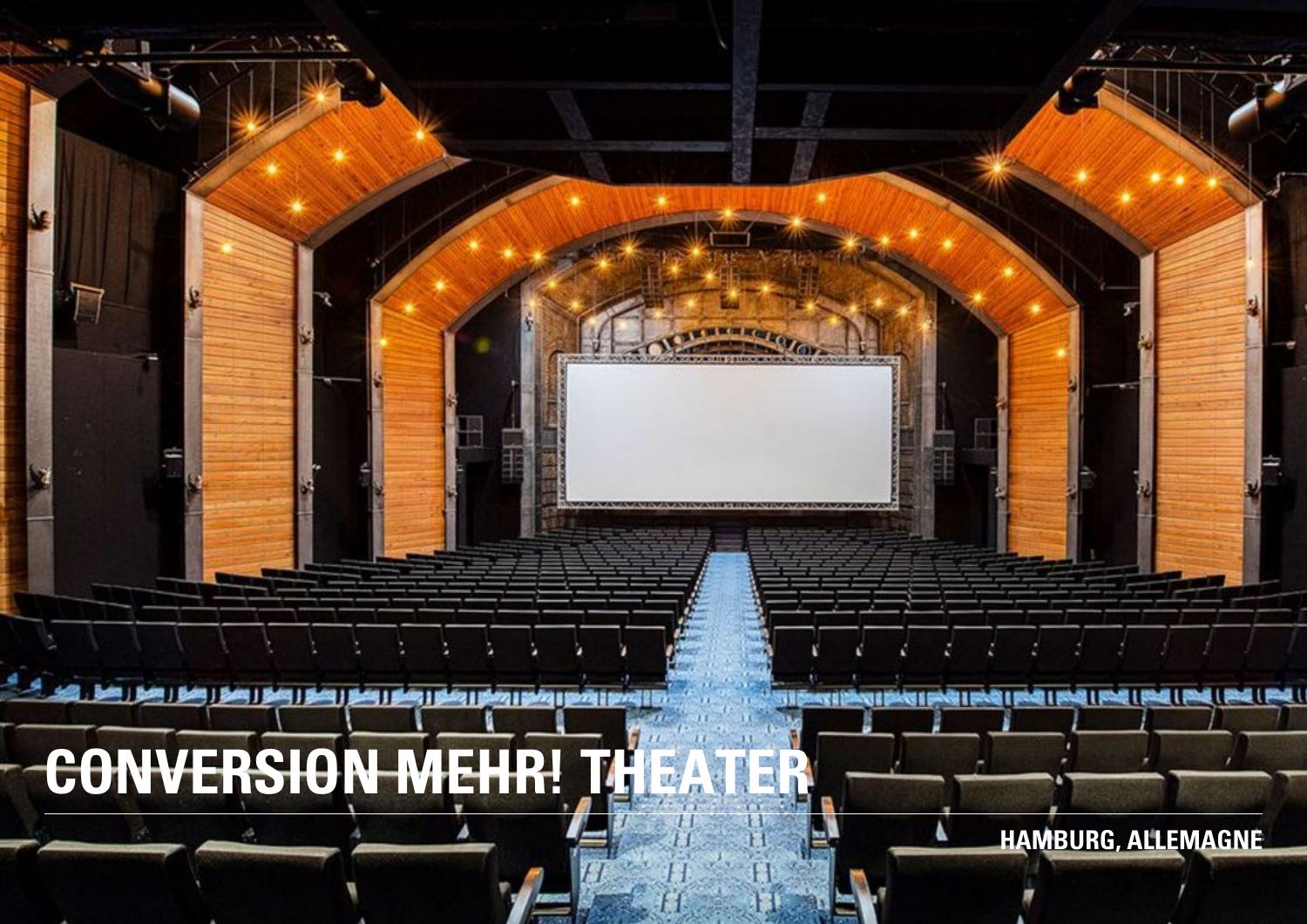

## **Général:**

| Concept/Produit:         | Aménagement complet, Systèmes de construction à sec,<br><b>Planchers, Portes</b> |
|--------------------------|----------------------------------------------------------------------------------|
| Forme du bâtiment:       | Salle de concert/Théâtre/Auditorium/Salon pour des<br>conférences                |
| Client:                  | <b>Mehr-BB Entertainment</b>                                                     |
| <b>Company Division:</b> | Lindner SE   Aménagement Nord.Nord-Ouest Allemagne                               |
| Achèvement:              | 2020                                                                             |

## **Description:**

Hamburg, Großmarkthalle. Between fruit, vegetables and flowers, between hustle and bustle at dawn and convivial get-togethers until late in the evening, one of the city's historic landmarks is home to another highlight for tourists, Hamburgers and above all Harry Potter fans. In 2015, the Mehr! theatre was opened here as a multifunctional theater, and since 2020 it has been enchanting as a lavishly designed venue for "Harry Potter and the Enchanted Child".

For this, the hall was converted into a real theatre, with an acoustically optimised auditorium and two additional foyers. The new steel structures erected for this purpose formed the basic framework for the additional partition walls to the new foyers and were not only visually "refined" by Lindner, but also optimised in terms of sound insulation and manufactured to F90 fire protection standards. The floor construction, designed as FLOOR and more®, also comes from Lindner. In addition, Lindner manufactured its own room-in-room systems, each 60 metres long and with up to 14.60 m self-supporting ceilings as a special construction, which are used as VIP lounges and backstage areas. What started out as an order for 15 doors and insulation of the hall walls gradually developed into a comprehensive complete extension with scaffolding, doors, floors, drywall construction as well as painting and wallpapering. Thanks to the good coordination and final spurt in 3-shift operation, the project was completed in less than a year and on time for the first dress rehearsal.

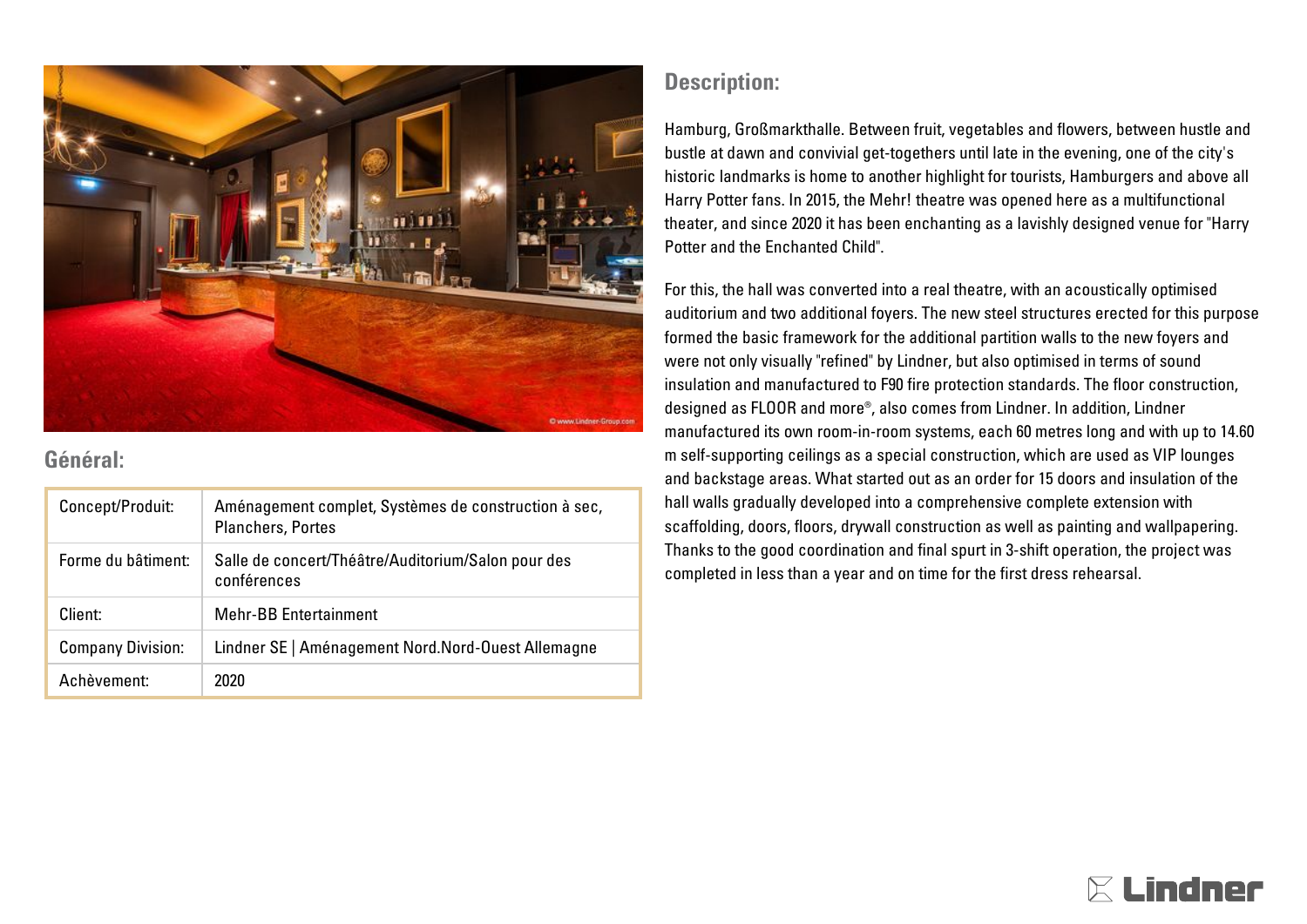



## **Produits mis en oeuvre:**

**Painter, paperhanging and varnishing works** Ceilings/Walls **Scaffolding works Scaffoldings Tiling and flagstone works** Tiling works **Floor covering works** Linoleum **Plasterboard partition systems** Metal stud plasterboard partition systems **Plasterboard ceiling systems** Plasterboard ceilings **Dry Lining Special Systems** Lindner Cubic **Planchers creux** FLOOR and more® **Steel Frame Doors**

Wooden doors T0/T30

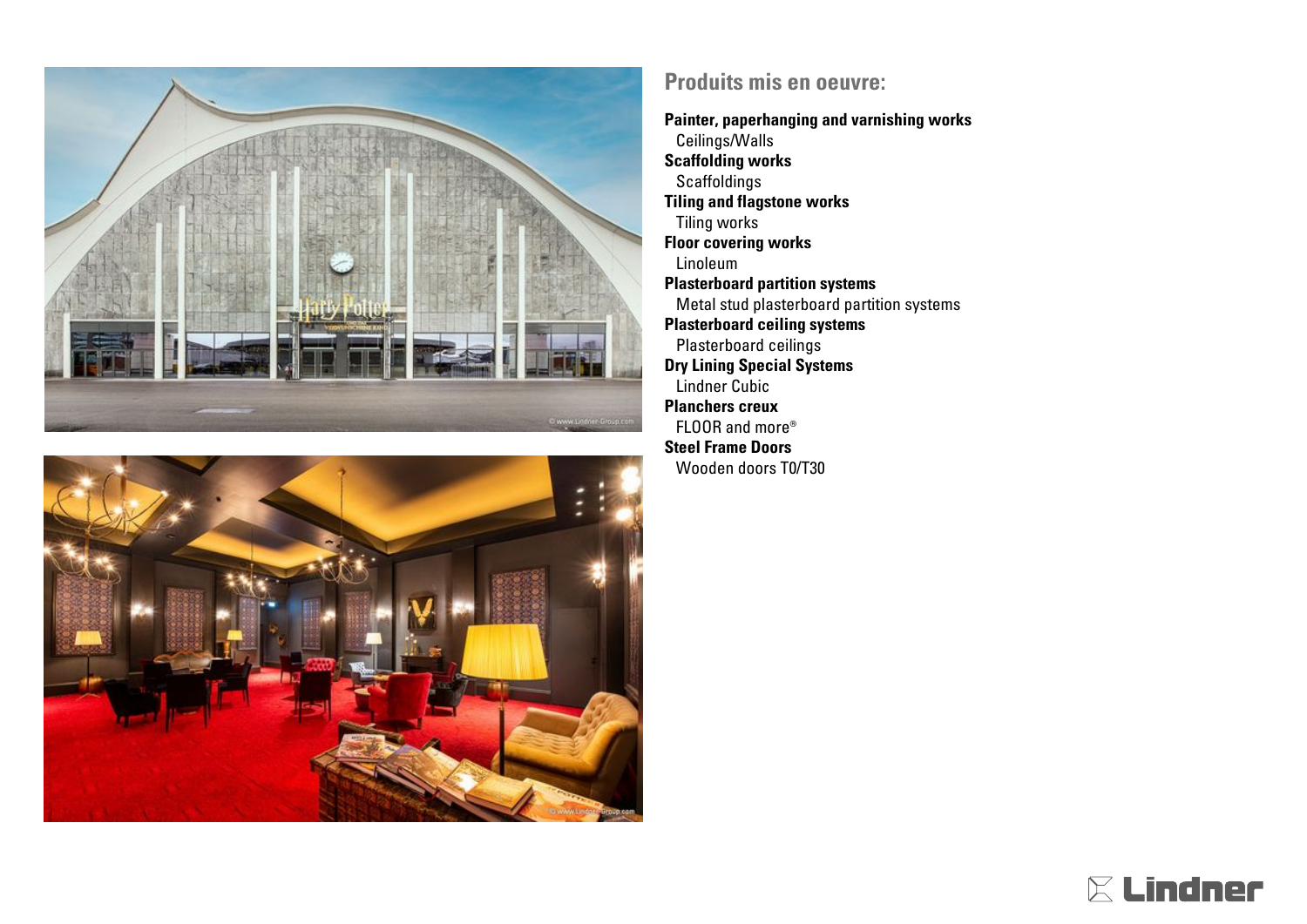